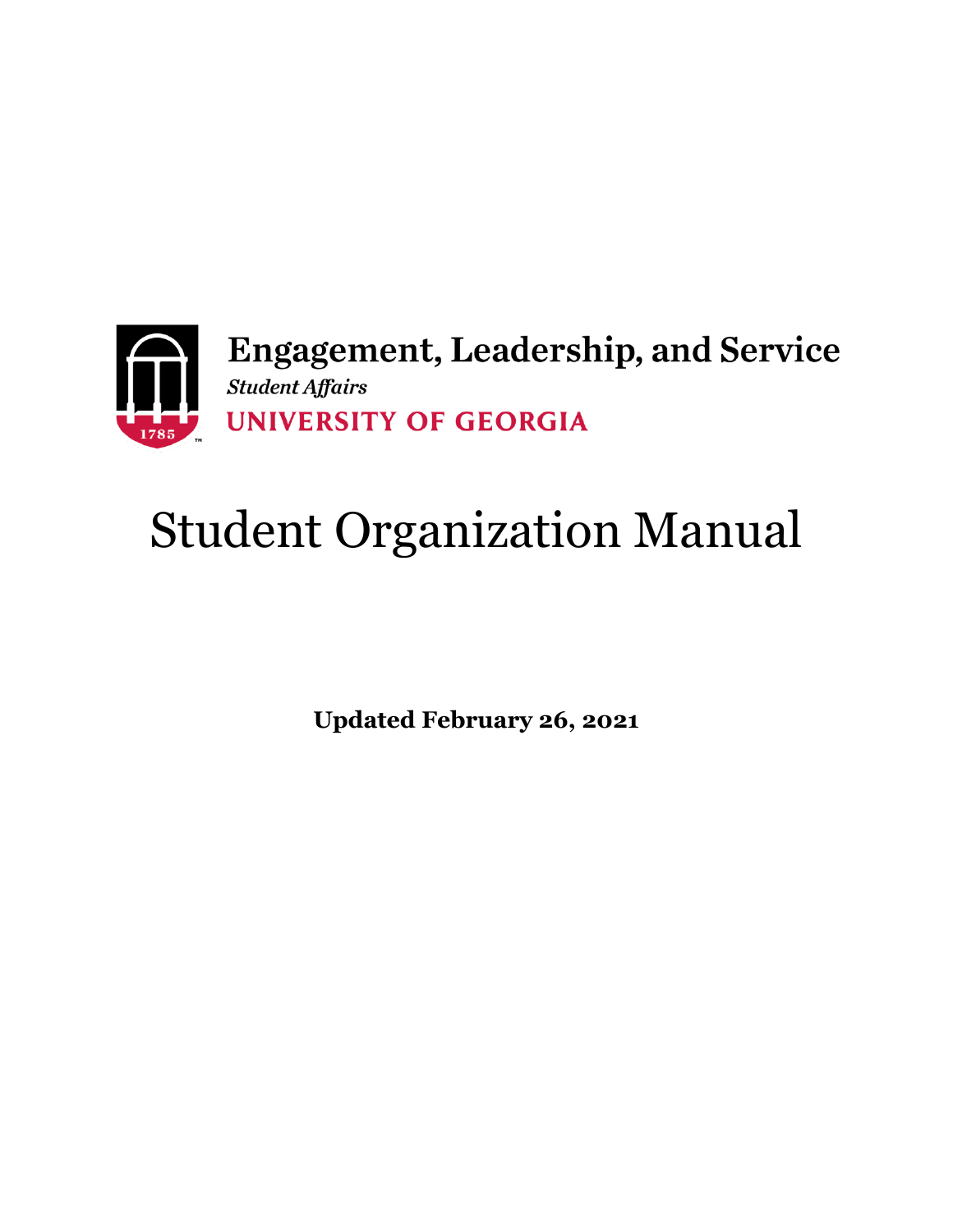# **Table of Contents**

**UGA Student Organization Manual** Page 2 of 18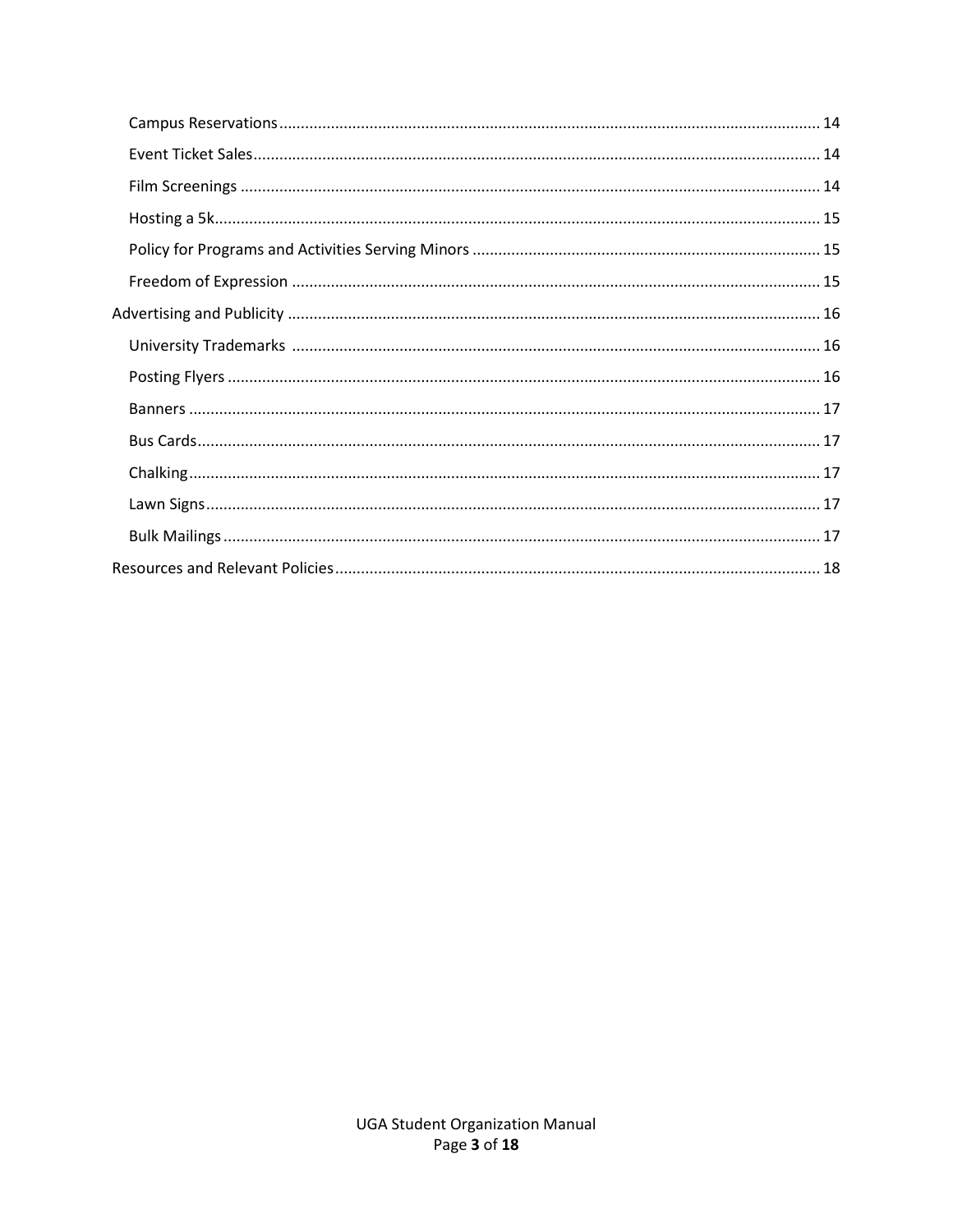# **Engagement, Leadership, and Service Mission**

Engagement, Leadership, and Service (ELS) seeks to deliver programs, services, events, and significant learning experiences which strengthen students' connection to the University, cultivate a sense of community, and empower students to be engaged and contributing leaders.

ELS believes student engagement is a pivotal part of an enriched collegiate experience. With ELS, students can join student organizations, participate in and lead service opportunities, engage with leadership trainings and content, coordinate and attend multiple events on campus, and so much more.

# **Location and Contact Information**

Engagement, Leadership, and Service 102 Tate Student Center Athens, GA 30602 **Web** els.uga.edu| **Email** ugaels@uga.edu **Telephone** (706) 542-6396 | **Fax** (706) 542-5584

Engagement, Leadership, and Service (ELS) staff members are available to assist registered student organizations, including assistance with the initial registration process, over the course of the year for general advising. Staff drop-in hours are Monday through Friday from 8 a.m. to 5 p.m. To set up an appointment with a member of the ELS staff, please email ugaels@uga.edu or call (706) 542-6396.

# **Student Organization General Policies**

The purpose of registered student organizations at UGA is to complement academic programs of study and to enhance the overall educational experience of students through development, exposure to, and participation in social, cultural, intellectual, and recreational activities. Registration of student groups is necessary before university facilities and/or services (including access to funding) will be available. Registration is facilitated through Engagement, Leadership, and Service.

Registration as a student organization at the University of Georgia is a privilege and not a right, and entails responsibilities on the part of the student organization and its members. Registration signifies a willingness on the part of the student organization to comply with state law and the rules, regulations, and policies of the University and the Board of Regents. Registration of a student organization does not constitute endorsement by the University or approval of the student organization's policies and activities.

Registration as a student organization does not result in the student organization becoming a part of the University for any legal purpose. As a result, student organizations and their members could be individually liable for injury caused by the organization's implemented activities. Student organizations should exercise risk management and liability mitigation practices.

Eligible student organizations (as defined below) are permitted to register and required to renew registration annually during the registration periods identified in the next section of the Policy.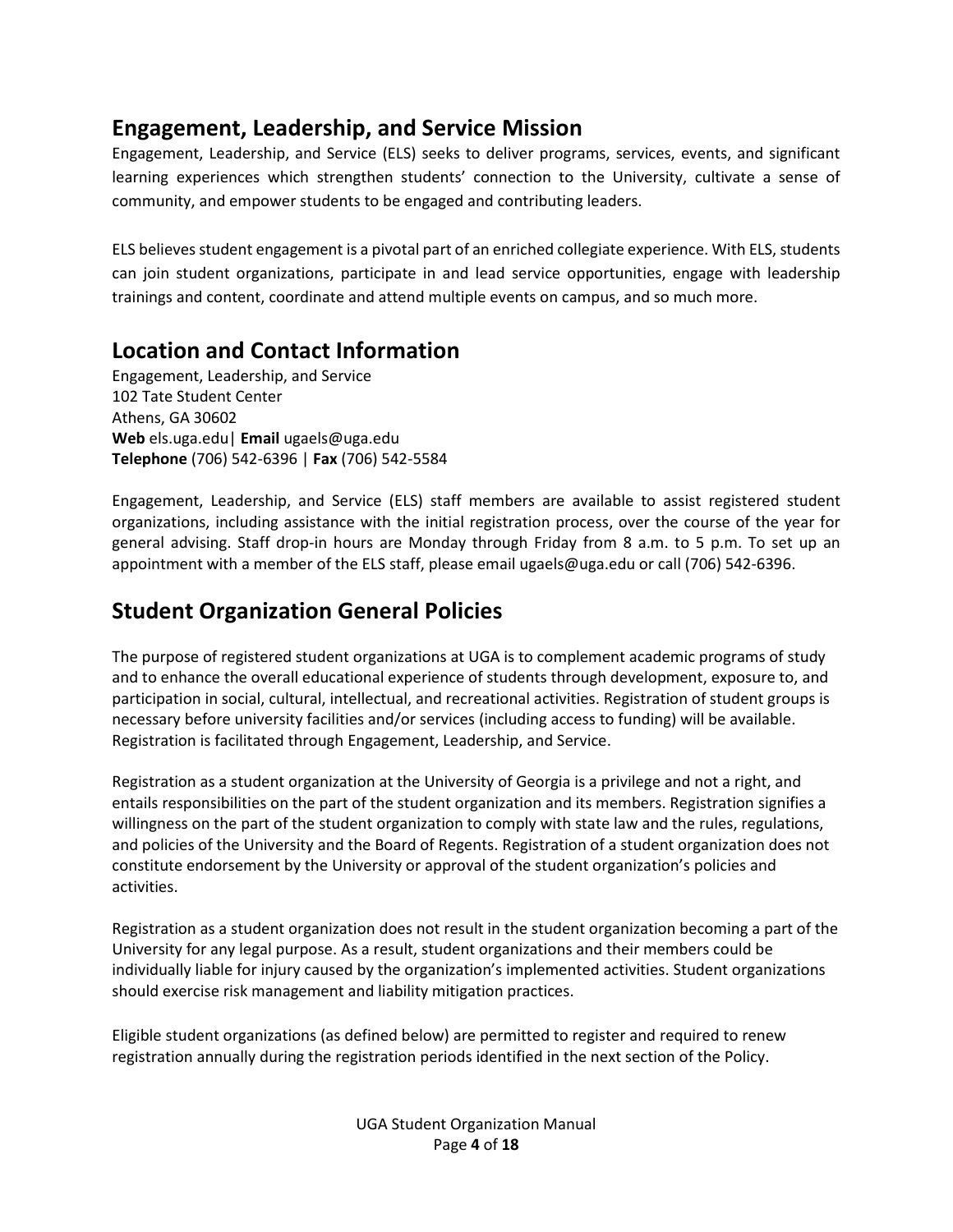The University's review of a student organization's initial registration or registration renewal is conducted on a content-neutral basis. Therefore, the University's approval or denial of a registration filing is not based on the mission, goals, or beliefs of the student organization requesting registration. However, a student organization will not be permitted to register or renew its registration if the University finds that the student organization:

- 1. Seeks to accomplish its objectives, goals, purposes, or activities through the use or promotion of violence; or
- 2. Engages in activities that materially or substantially interfere with the discipline and normal activities of the University or with the rights of others, including activities that present a danger to property, personnel, and/or the orderly functioning of the University; or
- 3. Seeks personal gain; or
- 4. Refuses to comply with federal or state laws, including the Americans with Disabilities Act of 1990, Board of Regents' policy, and/or University rules and regulations, including the University's Non-Discrimination and Anti-Harassment Policy and Code of Conduct.

In addition to a student organization's obligation to comply with these four basic requirements, a registered student organization may have its registration denied or revoked at any time for failure to comply with any of the expectations and obligations set forth and/or referenced in this Policy. Factors the University considers in a decision to deny or revoke a student organization's registration would include, but would not be limited to, the following:

- Failure to provide all necessary registration information to Engagement, Leadership, and Service;
- Individual members' past conduct, the student organization's past conduct, or the student organization's stated objectives, to the extent any of the foregoing indicate an unwillingness or inability to comply with the four basic requirements for registration outlined above;
- Failure to meet financial obligations to the University;
- Failure to, or a stated intention not to, adhere to University rules, regulations and policies; and
- Failure to, or a stated intention not to, adhere to local, state, or federal laws.

A student organization whose registration has been revoked loses all privileges of registered student organizations. If registration is denied or revoked by Engagement, Leadership, and Service, the student organization may appeal the decision to the Associate Dean of Students, unless the denial or revocation was initiated under the Code of Conduct, in which case appeals would be handled in accordance with the Code of Conduct.

# **Student Organization Requirements and Registration**

This section describes the requirements for a student organization to be eligible for registration and the process for registering a student organization.

# **Definition of a Student Organization**

- *Basic Requirements*: A student organization is a group of at least six UGA students joined together for a common purpose.
- *Membership Requirements*: General membership may be comprised of both full- and part-time UGA students.
	- At least two members must be officers.

UGA Student Organization Manual

Page **5** of **18**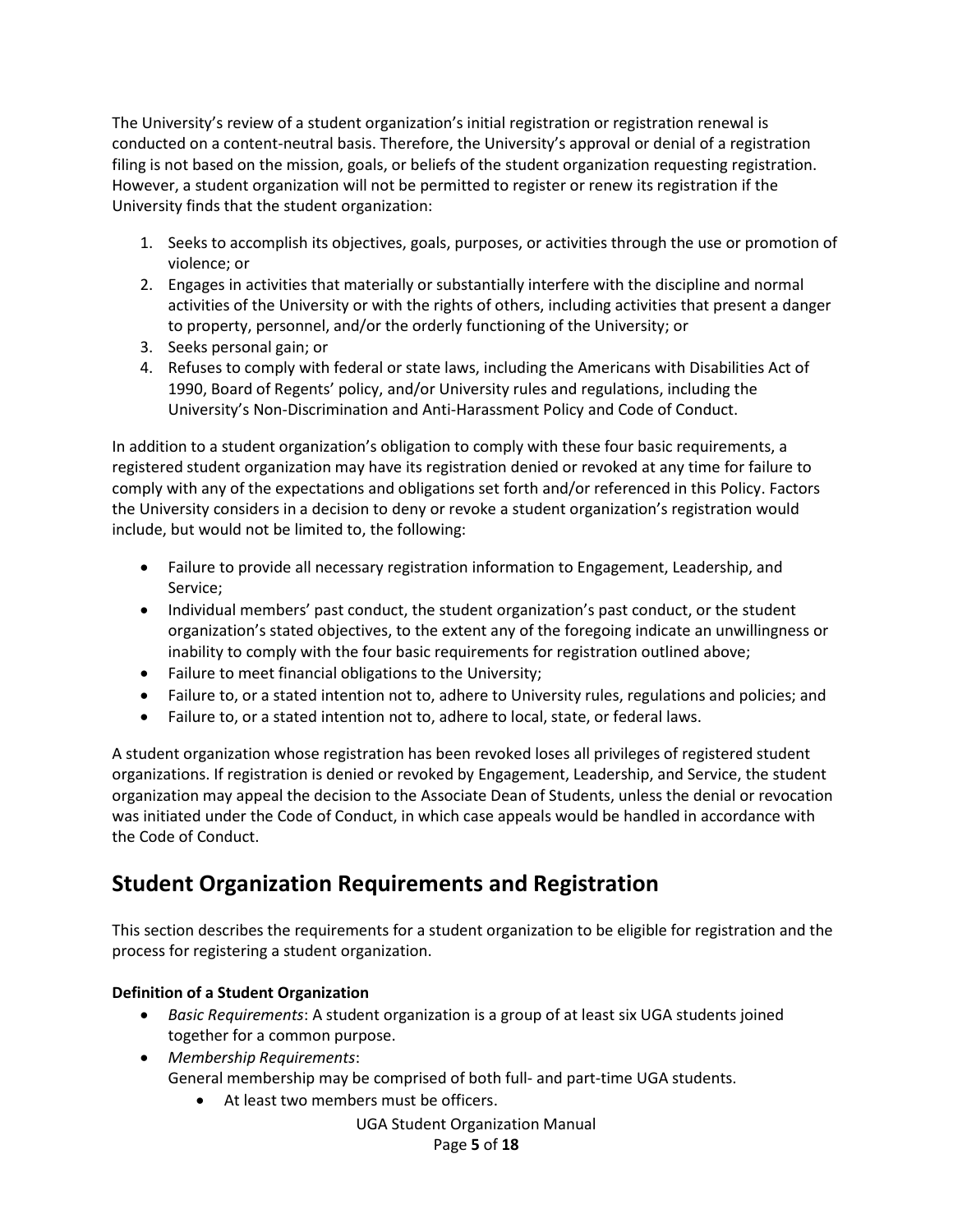- Only students who have paid their Student Activity Fee may serve as officers.
- Community members are not considered members of the organization and are not authorized to receive the benefits of membership in a registered student organization.
- *Advisors*: While it is not required, it can be beneficial for student organizations to have one or more advisors, who may be University faculty or staff. Should a registered student organization select a community member to serve in an advisory role, it is understood by the organization that the community member will not be recognized by the University of Georgia.

# **Benefits of Registering Your Student Organization**

Registered student organizations enjoy the following privileges and benefits:

- Being listed as a student organization on the Involvement Network and having access to promote events, share news, manage your roster, etc.
- The ability to reserve space on campus, such as the Tate Student Center, the Miller Learning Center, and the Chapel.
- Fundraise on campus (upon approval).
- Apply for work and storage space through Engagement, Leadership, and Service.
- Advertise on campus, e.g., posting flyers on approved posting locations, printing bus cards, and hanging banners in compliance with posting guidelines.
- Eligibility for a UGA organizational email address.
- Eligibility for a website through the University.
- The ability to establish a University account with the Dean of Students Business Office, which may enable your student organization to direct bill certain charges.
- Opportunity to participate in the student involvement fairs.
- Post events and receive updates via the weekly student organizations listerv.
- Apply for funds through the Small Clubs Allocations process (coordinated by the Student Government Association), the annual All-Campus Allocations process, or academic college or student affairs department, if applicable.
- Increase leadership skills through workshops hosted by ELS.
- Utilize ELS staff for general organization advisement.

# **How to Register a New or Existing Organization**

Student organizations must register *annually* with Engagement, Leadership, and Service in order to receive the benefits of being a student organization. Registration for the upcoming academic year will open during the preceding spring each year. Approved registration allows a student organization to be active for one academic year, contingent upon compliance with the expectations and obligations set forth in this manual.

# **Requirements of Registered Student Organizations**

- *Registration*: Student organizations must register using the online registration process found on the Involvement Network a[t http://involve.uga.edu.](http://involve.uga.edu/) The registration process must be completed by a student organization's chief officer (e.g. president, executive director, etc.) as required by ELS.
- *Good Financial Standing*: The student organization must be in good financial standing with the University (i.e.: must not have any outstanding fees with an office or department on campus).
- *Governing Documents*:
	- Each student organization must have a ELS-approved constitution.
	- The constitution serves as the guiding document for governing the student organization.

# UGA Student Organization Manual

#### Page **6** of **18**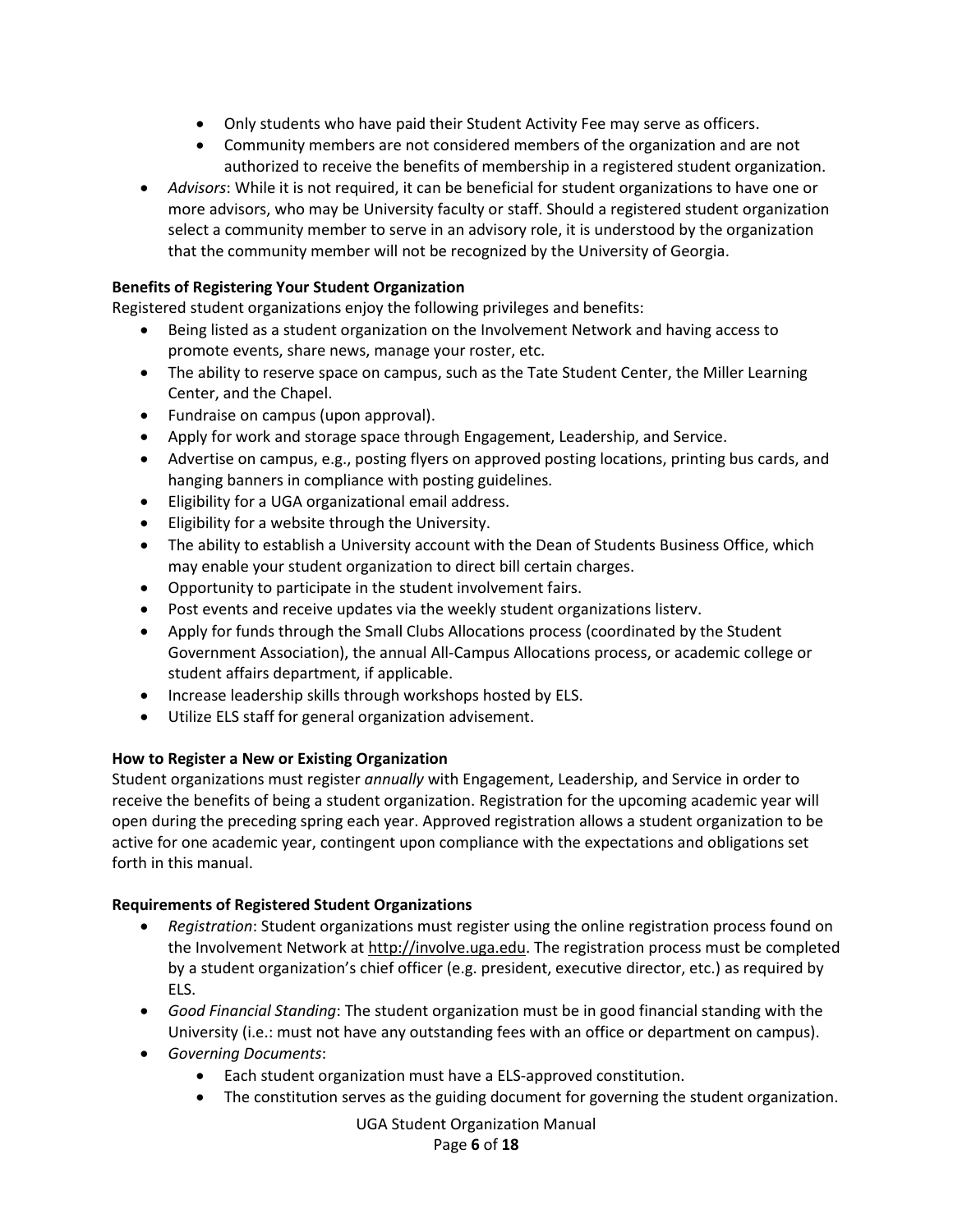- To gain approval by ELS, all constitutions must include the following:
	- The University of Georgia student organizations' "Non-Discrimination Policy": "Membership and all privileges, including voting and officer positions, must be extended to all students without regard to race, color, sex (including sexual harassment and pregnancy), sexual orientation, gender identity, ethnicity or national origin, religion, age, genetic information, disability, or veteran status. Membership and all privileges, including voting and officer positions, must be extended to all students as stated in the University of Georgia Non-Discrimination and Anti-Harassment Policy. *Title VI* of the Civil Rights Act of 1964 protects people from discrimination based on race, color or national origin in programs or activities that receive Federal financial assistance. *Title IX* states that: No person in the United States shall, on the basis of sex, be excluded from participation in, be denied the benefits of, or be subjected to discrimination under any education program or activity receiving Federal financial assistance."
		- However, religious student organizations will not be denied registration solely because they limit membership or leadership positions to students who share the same religious beliefs.
	- Quorum standards (percentage of members necessary to conduct business)
	- Statement expressing that only students who have paid their Student Activity Fee may serve as officers
	- Officer election and removal procedures (specific vote requirements)
	- A process (including voting requirements) for making amendments to the constitution
	- An example constitution can be found on the [Student Organizations Resources](https://els.uga.edu/engagement/organization-resources/) page.
- Submission of a registration request verifies that a student organization has reviewed and agrees with the following University policies, in addition to other University rules, regulations and policies that may be applicable:
	- o [Student Handbook](http://dos.uga.edu/content_page/welcome-uga-student-handbook)
	- o Code of Conduct
	- o [Non-Discrimination and Anti-Harassment Policy](https://eoo.uga.edu/policies/non-discrimination-anti-harassment-policy)
	- o [Trademark Policy](https://mc.uga.edu/policy/trademark)

# **Post-Registration Process**

After completing the registration process on the Involvement Network, Engagement, Leadership, and Service will review the submission. You will receive confirmation of your organization's status via the Involvement Network.

If changes need to be made, Engagement, Leadership, and Service will inform the primary contact via the Involvement Network with detailed instructions. Please allow ELS up to seven business days to process any changes to your registration submission.

Organizations are not considered registered until Engagement, Leadership, and Service approves the registration with an official email message sent through the Involvement Network, at which point the student organization will be listed on the Involvement Network.

> UGA Student Organization Manual Page **7** of **18**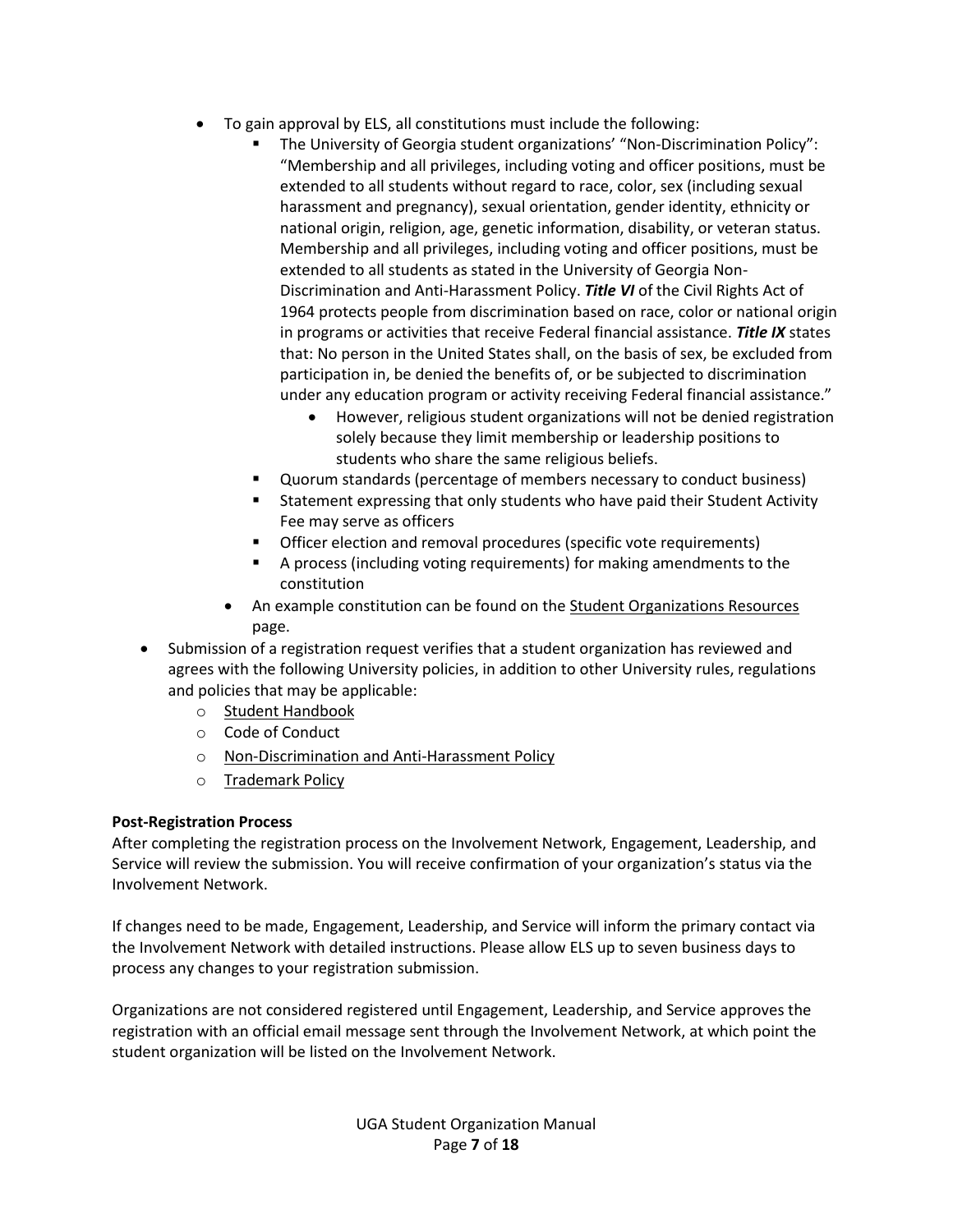# **Resources and Responsibilities of Registered Student Organizations**

#### **Involvement Network**

Registered organizations will have a page available through the [Involvement Network.](https://uga.campuslabs.com/engage/) The Involvement Network serves as a database of registered student organizations as well as a resource for student organizations to manage their student membership roster, submit forms and event announcements, post news, hold elections, etc.

#### **Involvement Listserv**

The email address that a student organization registers will often be utilized throughout the academic year. It is important for this email address to be accurate and checked often. This email address will:

- Receive the weekly listserv;
- Be used for any communication with ELS staff; and
- Be listed on the Involvement Network website as the organizational contact email.

The student involvement listserv is sent weekly to provide the UGA community information about the upcoming programming for student organizations and students. Those listed as the primary, secondary, and advisors on the Involvement Network will receive the weekly listserv email. Others may opt-in to receive the listserv using the [Listserv Sign-Up Form](https://uga.campuslabs.com/engage/submitter/form/start/404967) available on the homepage of the Involvement Network. Organizations are encouraged to submit announcements via th[e Listserv Announcement](https://uga.campuslabs.com/engage/submitter/form/start/409284)  [Request Form](https://uga.campuslabs.com/engage/submitter/form/start/409284) also available on the homepage of the Involvement Network.

## **Student Organization Mailboxes**

All student organizations will be required to provide Engagement, Leadership, and Service with a nonresidential physical mailing address. Student organizations may request a free mailbox that ELS provides. Other forms of acceptable non-residential mailing addresses include a departmental mailbox or an advisor's mailbox. Residence halls, apartment complexes, and residential addresses may not be used.

Please note that fraternity/sorority houses and religious centers typically do not receive campus mail and, therefore, are not considered on-campus addresses. Student organizations will receive campus and postal mail, as well as information from other student organizations or campus departments in their designated mailbox. In the case of student organizations that choose to use the free mailbox provided by ELS, the ELS staff reserve the right to discard mail left in a student organization's mailbox area for over one semester. Additionally, all mailboxes are emptied after the academic year is complete. All student organizations that choose to have an ELS mailbox will be required to check it regularly.

If using an ELS mailbox, student organizations should ensure that all student organizational mail is labeled as follows:

"Organization Name" 102 Tate Student Center Athens, GA 30602

# **Student Organization Websites**

The University division of Enterprise Information Technology Services (EITS) offers resources and services to student organizations such as developing webpages. Student organizations developing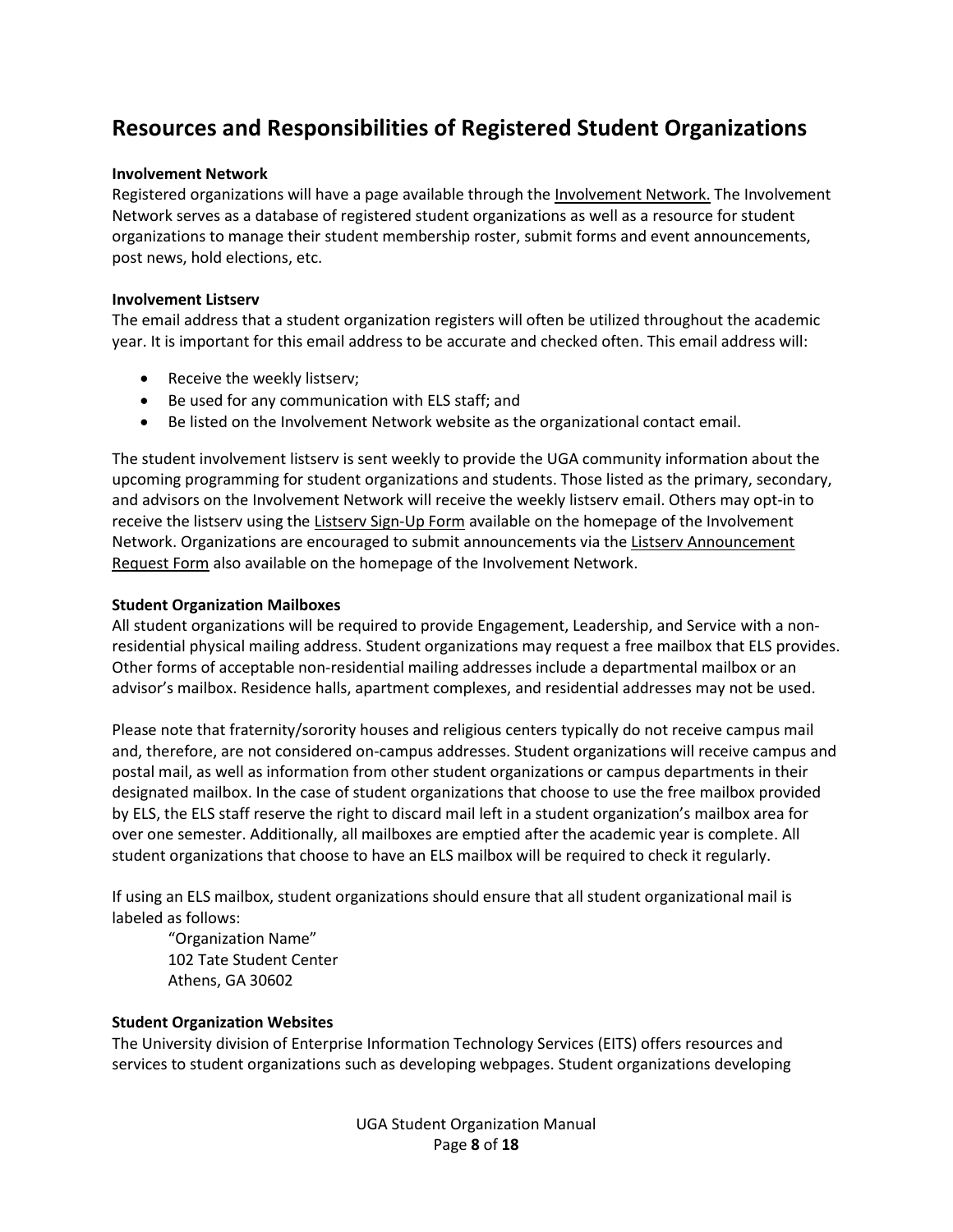webpages on EITS-provided facilities are expected to maintain the currency of their page content and conform to the University of Georgia computer usag[e Policies, Standards, and Guidelines](https://eits.uga.edu/access_and_security/infosec/pols_regs/policies/) for web use.

Each student organization is required to have a Unit Administrator responsible for the allotted webpage. It is preferred that the Unit Administrator be a staff or faculty member. If this is not possible, a faculty or staff member must sponsor the Unit Administrator. More information about the Unit Administrator, as well as other computer usage policies and regulations are available [here.](https://confluence.eits.uga.edu/display/HDSH/UGA+Web+Hosting+Standard+Service#UGAWebHostingStandardService-WhatistheUGAWebStandardHostingService) All student organizations must adhere to the policies outlined by EITS. To request organizational web space, fill out the UGA Web [Account Request form.](https://uga.teamdynamix.com/TDClient/Requests/ServiceDet?ID=9847)

# **Student Organization Email**

Registered student organizations have the ability to establish organizational email accounts providing that the work of a student organization relates directly to or is in support of the University of Georgia or University System of Georgia sponsored activities. Students requesting a MyID for a student organization must have their advisor complete the [MyID Account Request form.](https://uga.teamdynamix.com/TDClient/Requests/ServiceDet?ID=13358)

## **Student Organization Listserv**

By using a UGA listserv, student organizations can use one email address to send information to all subscribed members. For more information about establishing an organizational listserv, complete the [Listserv List Request Form.](https://listserv.uga.edu/request.html)

## **ELS Organization Space**

Engagement, Leadership, and Service provides various options for student organization space and storage. The general student organization space (located in 102 Tate Student Center) is available for use by registered student organization leaders on a first come, first serve basis. Registered student organizations must apply for storage space in ELS each spring semester for the following academic year.

# **Responsibilities of Registered Student Organizations**

- Re-register your organization on an annual basis
- Ensure that all activities of the organization comply with local, state, and federal laws, as well as University policies and regulations
- Follow the [Code of Conduct](https://conduct.uga.edu/content_page/code-of-conduct)
- Refrain from hazing members or those associated with your organization
- Comply with the University's [Non-Discrimination and Anti-Harassment Policy](https://eoo.uga.edu/policies/non-discrimination-anti-harassment-policy)
- Abide by the Universit[y Trademark Policy](https://mc.uga.edu/policy/trademark) and follow the logo [Approval](https://pr.studentaffairs.uga.edu/content_page/using-logos) Process
- Ensure that all solicitation and fundraising requests are in line with th[e University Solicitation](http://policies.uga.edu/FA/nodes/view/772/Solicitation)  [Policy](http://policies.uga.edu/FA/nodes/view/772/Solicitation) and have been approved by ELS
- Register any program/event involving minors per the Policy for Programs and Activities Serving [Minors](https://programsforminors.uga.edu/policy)
- Accept responsibility for sponsoring and supervising programs run by your student organization
- Accept responsibility for ensuring that facilities are used in accordance with University policy
- Accept responsibility for reimbursing the University of Georgia for damage to University property or facilities including such items as clean-up costs, damaged property, or other contingencies related to the utilization of University facilities
- Be in good financial standing with the University by promptly handling any outstanding debts to offices or departments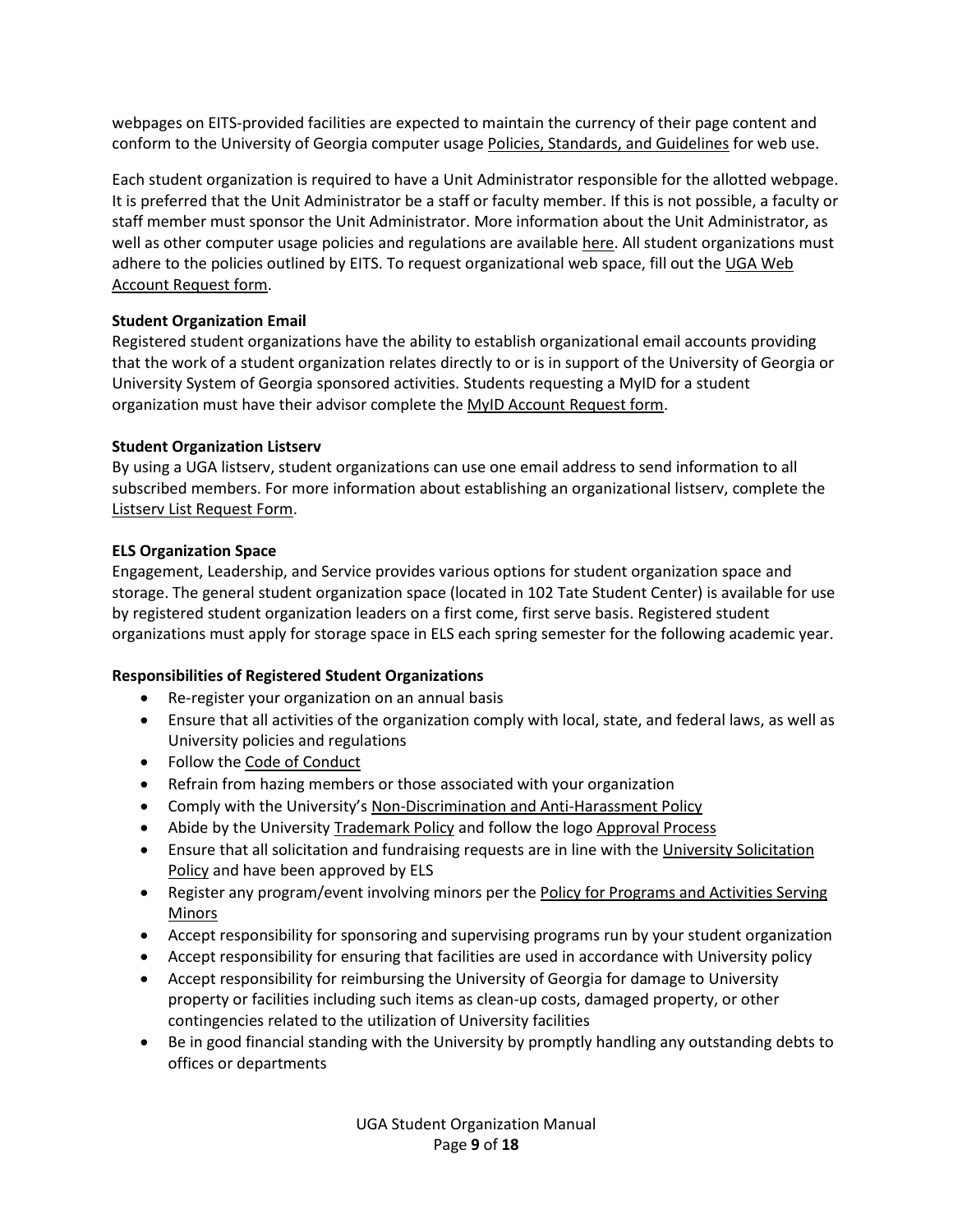- Maintain active, up-to-date files with Engagement, Leadership, and Service, including, but not limited to, membership roster, constitution, and related registration materials
- Be familiar with the rights and responsibilities outlined in this Student Organization Manual

# **Student Handbook and the Code of Conduct**

Student organizations are expected to adhere to the policies outlined by the University of Georgia, as well as those in th[e Student Handbook.](http://dos.uga.edu/content_page/welcome-uga-student-handbook)

In addition, student organizations are also responsible for the information published in the Code of Conduct. Possible student organization sanctions for violating University policy, the Code of Conduct, the Student Handbook or this Student Organization Policy Manual include, but are not limited to, the following:

- Recommendation for charter revocation
	- $\circ$  An official request to a national office that the local chapter's charter be revoked
- Revocation of University registration
	- $\circ$  Permanent severance of the student organization's relationship with the University
- Suspension of University registration
	- $\circ$  Temporary severance of the student organization's relationship with the University for a period of time. The period of time and any requirements, which must be satisfied prior to re-registration, must be specified in the decision of the hearing panel
- Probation
	- o Notice that further finding of responsibility for the violation of any University conduct regulation(s) as specified in the decision of the hearing panel or informal resolution agreement will likely result in suspension of revocation of University registration. The period of probation shall be specified in the decision of the hearing panel or the informal resolution agreement
- Reprimand
	- o Warning issued to the student organization
- **Restitution** 
	- o Reimbursement for a loss caused by the student organization's actions
- Community service
	- $\circ$  Assignment to work a specific number of hours at a community service site determined by the judicial board and/or the Office of Student Conduct
- Restrictions
	- $\circ$  Restriction of some or all of the student organization's activities or privileges, including, but not limited to, social privileges and recruitment privileges
- Other educational sanctions
	- $\circ$  Projects or assignments designed to educate an organization in connection with the effect of its member(s)'s actions. Educational assignments include, but are not limited to, alcohol awareness programs and/or risk management programs
- Other sanctions modified to meet the particular circumstances of a given situation

# **Non-Discrimination and Anti-Harassment Policy**

Every member of the University Community is expected to uphold the Non-Discrimination and Anti-Harassment (NDAH) Policy as a matter of mutual respect and fundamental fairness in human relations. During the registration process, each organization will be required to include a reference to the

> UGA Student Organization Manual Page **10** of **18**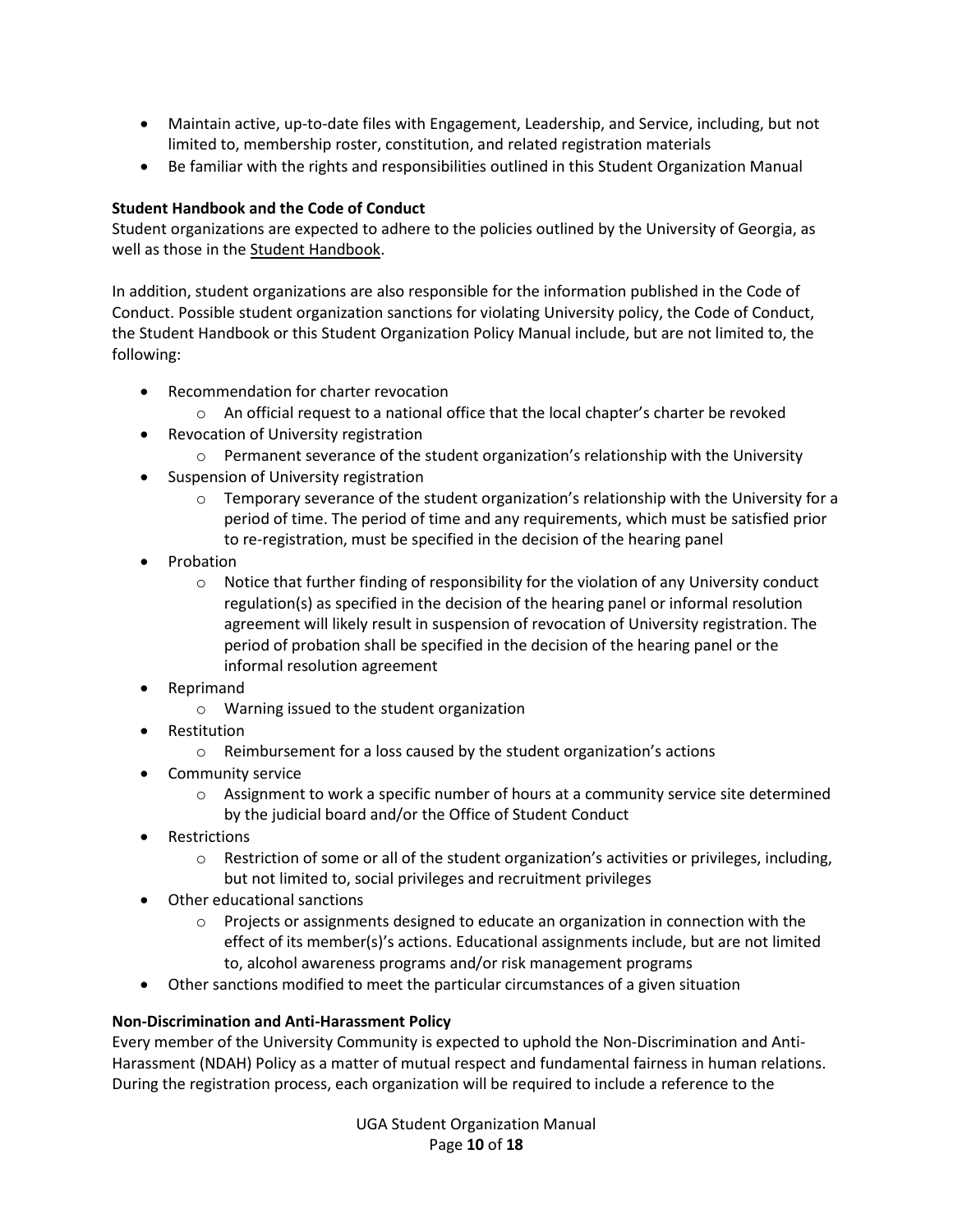University's Non-Discrimination and Anti-Harassment policy in their constitution, as described above under registration requirements.

If you have knowledge of or believe you have experienced discrimination, harassment, or retaliation that is prohibited under the University's Non-Discrimination and Anti-Harassment Policy, please submit the complaint to the Equal Opportunity Office by completing the [NDAH Complaint Form,](https://eoo.uga.edu/NDAH_Complaint_Form) calling 706- 542-7912 or emailin[g ugaeoo@uga.edu.](mailto:ugaeoo@uga.edu)

The full text of the University of Georgia Non-Discrimination and Anti-Harassment Policy can be found here: [https://eoo.uga.edu/policies/non-discrimination-anti-harassment-policy.](https://eoo.uga.edu/policies/non-discrimination-anti-harassment-policy)

## **Hazing Policy**

Hazing is defined by the Code of Conduct as any intentional, negligent or reckless action, activity or situation that causes another pain, embarrassment, ridicule or harassment, regardless of the individual's willingness to participate. Such actions and situations include, but are not limited to:

- Forcing or requiring the drinking of alcohol or any other substance
- Forcing or requiring the consumption of food or any other substance
- Calisthenics (push-ups, sit-ups, jogging, runs, etc.)
- "Treeings"
- Paddle swats
- Line-ups
- Theft of any property
- Road trips
- Scavenger hunts
- Causing fewer than six (6) continuous hours of sleep per night
- Conducting activities that do not allow adequate time for study
- Forcing or requiring nudity at any time
- Performing acts of personal servitude for members (driving them to class, cleaning their individual rooms, serving meals, washing cars, shopping, laundry, etc.)
- Forcing or requiring the violation of University policies, or federal, state or local laws
- Physical abuse or injury

#### **Reporting a Hazing Incident**

If you are a victim of hazing or need to report hazing activity you have witnessed, please call:

**UGA Police**: 706-542-2200

**Office of the Vice President for Student Affairs**: 706-542-3564

**Office of Student Conduct**: 706-542-1131

**Greek Life Hazing Hotline**: 706-207-0779

**Engagement, Leadership, and Service**: 706-542-6396

**UGA Student Complaints Portal**: <https://studentcomplaints.uga.edu/>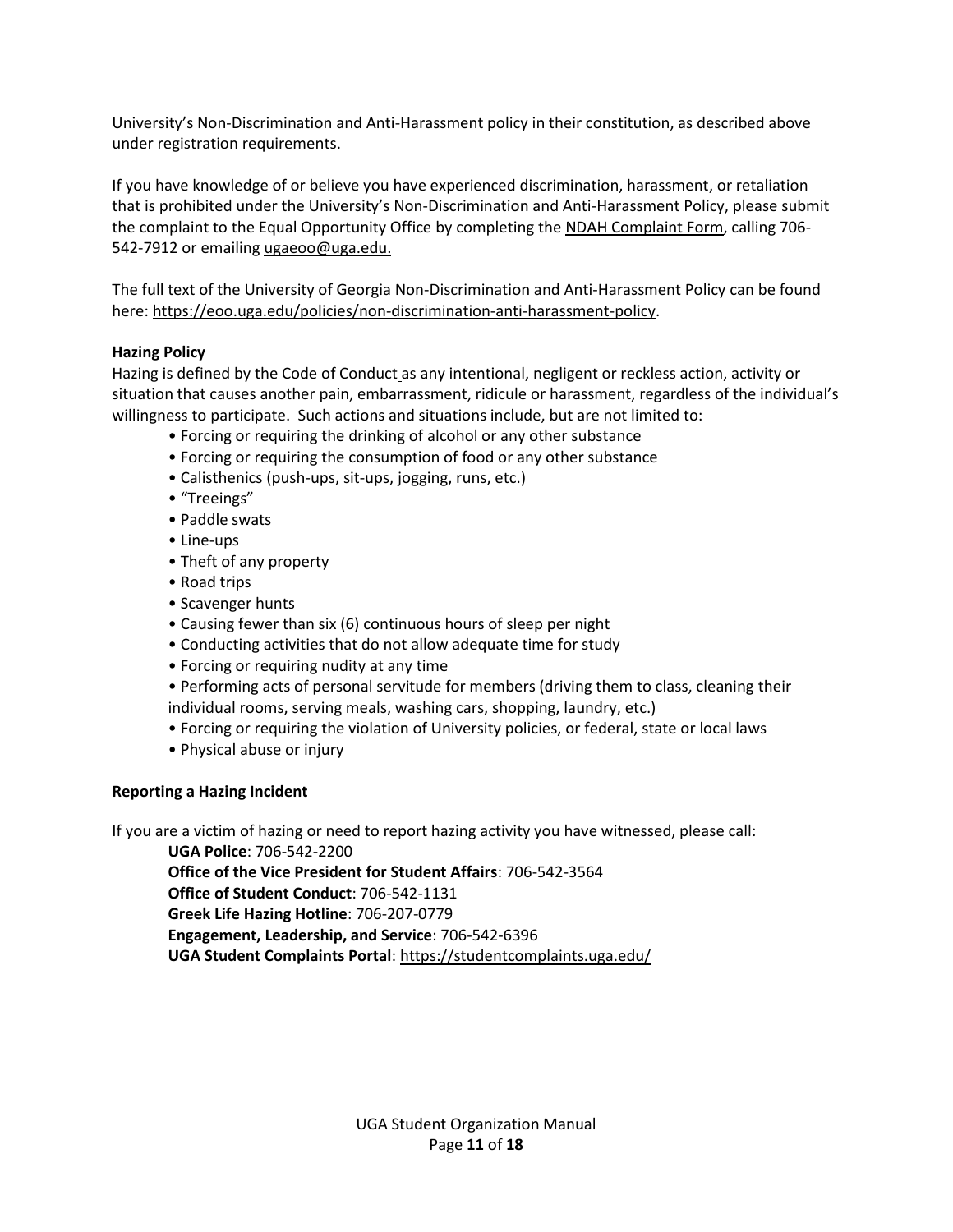# **Financial Resources and Policies**

There is a variety of ways that student organizations can fund their efforts. Student organizations are not guaranteed funding when their registration is approved. ELS staff are willing to meet with any student organization looking to explore the different funding options available.

#### **University Funding**

In addition to fundraising for your organization, there are a variety of ways that your organization can receive funds from the University. Each of these accounts/allocations processes carries with them a variety of responsibilities and expectations.

#### **Student Activity Fees**

Organizations can request Student Activity Fee funding through the established All-Campus Allocations process. They must qualify per the [Student Activity Fee Guidelines](https://dos.uga.edu/business_content_page/activity-fee-guidelines) and all financial transactions must adhere to these guidelines. All unexpended fund balances as of June 30 of each year will be recalled. Organizations that receive Student Activity Fees will have an account with the Dean of Students Business Office located in the Tate Student Center.

#### **Student Government Association Small Club Allocations**

The Student Government Association (SGA) receives funding to allocate to any student organizations. Further, all new organizations are required to request funds of the SGA Small Club Allocations Committee for two consecutive years prior to requesting All-Campus Allocations. This helps familiarize student organizations with the funding process at UGA. To find out more information about Small Club [Allocations](https://sga.uga.edu/content_page/small_club_allocations), please visit SGA's website.

#### **Agency Accounts**

Registered student organizations can open an Agency Account in the Dean of Students Business Office (unless the organization receives Student Activity Fee funding through All-Campus Allocations). An Agency Account is an on-campus account where all of the spending decisions are made by the student organization and the University simply helps facilitate the transactions, serves as a custodian of the funds, and ensures that USG policies are followed. Income deposited into Agency Accounts is usually generated from membership dues, donations, fundraising activities, or ticket sales. Organizations with Agency Accounts can make deposits in the Tate Student Center to the Business Office Window. These funds can be spent through intra-university charges (like CRETS or Print & Copy Services), through UGAmart (vendors include Amazon, Staples, and more), with payment requests for vendor invoices, and through reimbursements for individuals. More information can be found here [https://dos.uga.edu/business\\_content\\_page/agency-custodial-funds.](https://dos.uga.edu/business_content_page/agency-custodial-funds)

#### **Dean of Students Business Office**

The Dean of Students Business Office oversees finances for student organizations that receive Student Activity Fee funding and organizations that choose to open an on-campus Agency Account. The Dean of Student Business Office is located on Floor 3 of the Tate Student Center. Please go here for more information: [https://dos.uga.edu/business\\_content\\_page/business-office.](https://dos.uga.edu/business_content_page/business-office)

#### **Role of Advisor with Private Financial Accounts**

Advisors employed by the University of Georgia may advise organizations concerning management of their off-campus bank accounts. However, no employee of the university has the authority to (a) open a

> UGA Student Organization Manual Page **12** of **18**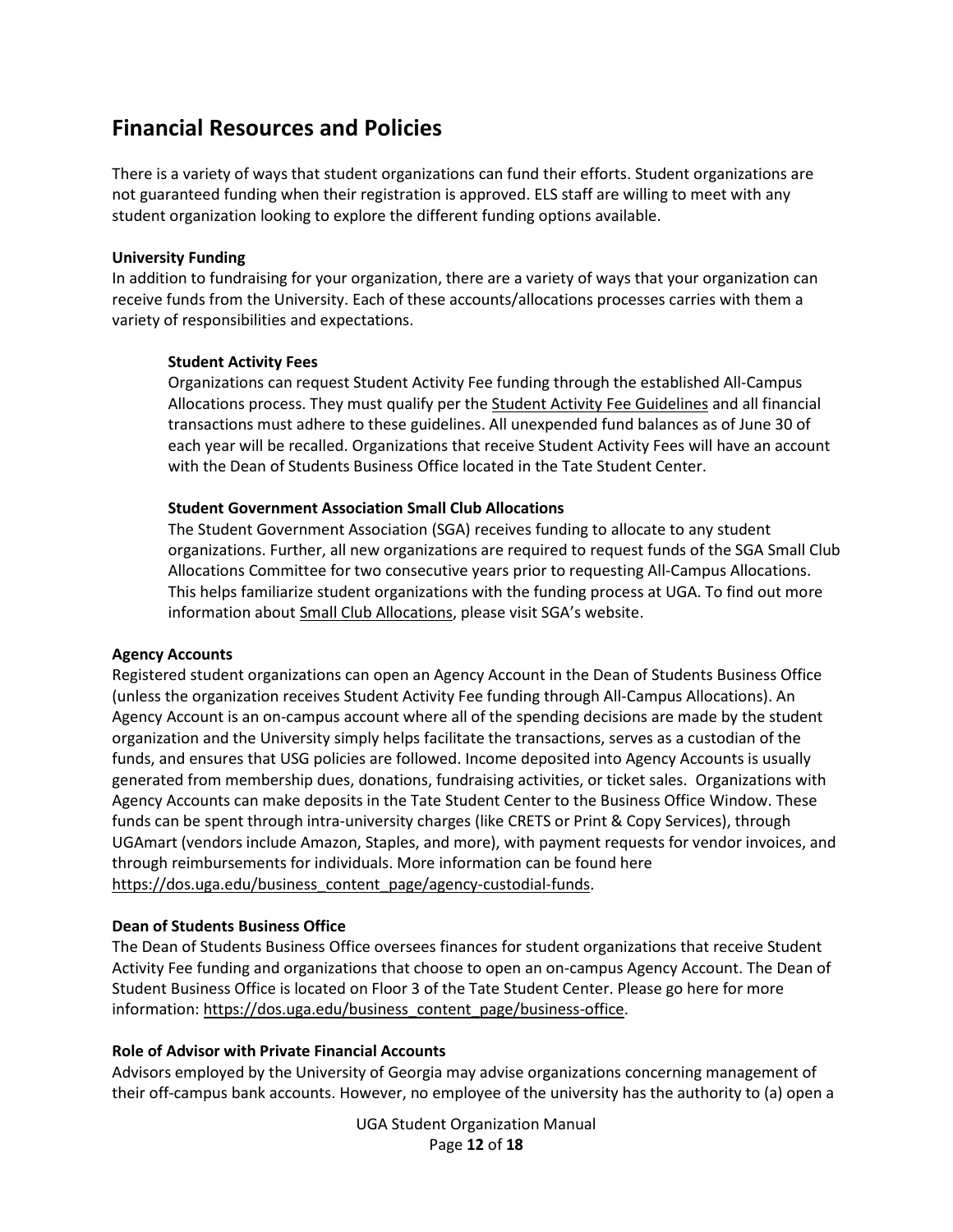bank account in the name of or for the benefit of any student organization, (b) be included as an allowable signatory on any off-campus bank account of any student organization, or (c) have access to funds (including, but not limited to, depositing, withdrawing, or spending funds) associated with any offcampus bank account of any student organization, and student organizations cannot permit employees of the University to do any of the foregoing on behalf of the student organization.

The student organization is responsible for ensuring that university employees, whether advisors to the student organization or otherwise, are not given access or control of the student organization's private bank accounts.

## **Fundraising**

Use of University facilities or grounds for fundraising must be approved by Engagement, Leadership, and Service. Requests for approval must be submitted online to Engagement, Leadership, and Service at least five business days in advance of the event. The Fundraising Request Form can be found on the Involvement Network.

All approved student organization fundraisers will be assigned a permit number, which should be available during the fundraiser.

Fundraising as it pertains to student organizations is defined as any on-campus exchange of goods. This includes, but is not limited to bake sales, book drives, ticket sales, canned food drives, clothing drives, and similar activities.

Approval is neutral to the content and viewpoint of the fundraising activity. Additionally, it is based on compliance with the following guidelines:

- Projects may not in any way interfere with normal academic programs or functions.
- Fundraising requests should be submitted to Engagement, Leadership & Service at least five business days prior to the proposed event. The applications to fundraise on campus can be obtained online a[t https://uga.campuslabs.com/engage/submitter/form/start/395180.](https://uga.campuslabs.com/engage/submitter/form/start/395180)
- All fundraisers will be assigned a permit upon approval.
- In addition to completing the fundraising request form, student organizations must obtain space reservations through [Campus Reservations, Events, and Technical Services](https://tate.uga.edu/campus-reservations/) (CRETS). Approval of a fundraising request does not constitute space allocation approval. It is recommended that you obtain fundraiser approval prior to reserving space.
- The proposed fundraising project must not interfere with existing University-operated services or contracts. Additional information can be found in the [UGA Solicitation Policy.](http://www.policies.uga.edu/FA/nodes/view/772/Solicitation)
- Fundraising requests will not be granted for the personal benefit of an individual.
- Fundraising at UGA Athletic Association events is prohibited.
- The Dean of Students Business Office has tips for fundraising here [https://dos.uga.edu/business\\_content\\_page/fundraising](https://dos.uga.edu/business_content_page/fundraising) for groups with Agency Accounts or Student Activity Fee allocations.

The following actions are prohibited while fundraising:

- Personal gain
- Door-to-door residence hall contact
- Use of the campus mail service
- The use of coercive acts that might intimidate those persons from whom support is sought

UGA Student Organization Manual Page **13** of **18**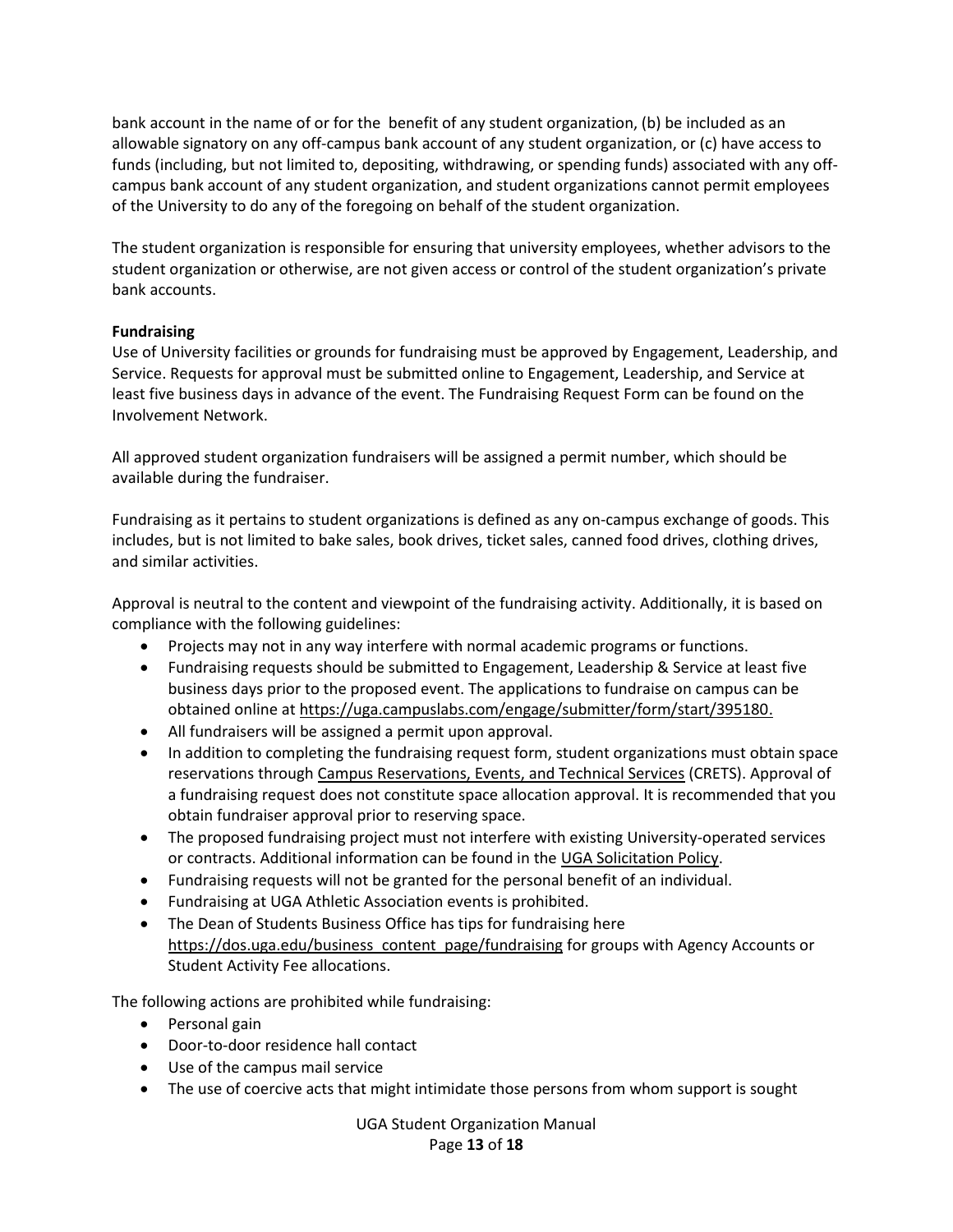The Athens-Clarke County Police Department must approve all street closings for fundraising events such as street dances, road races, or any other activities taking place on city streets. The [Application for](https://www.athensclarkecounty.com/DocumentCenter/View/37463)  [Special Event Permit](https://www.athensclarkecounty.com/DocumentCenter/View/37463) should be submitted to the Central Services Department no less than two months prior to the date of the event.

# **Programming and Event Planning**

## **Campus Reservations**

- Campus Reservations, Event, and Technical Services Office (CRETS) oversees the reservation of space on campus.
- In addition to facility space, CRETS also handles promotional space such as all outdoor banner areas, electronic marquees in the Tate Student Center, and promotional table reservations.
- There are fees associated with many facility and equipment rentals for student organizations at UGA. Please consult CRETS for more information about the fees and payment instructions.

Reservations can be made through CRETS a[t reservations.uga.edu](http://reservations.uga.edu/)

- The chief officer of the student organization will be copied on all reservations in order to ensure that space is being reserved for student organization purposes.
- The office is located in 121 Tate Student Center, the phone number is 706-583-8020, and the email address is [reserve@uga.edu.](mailto:reserve@uga.edu)
- Student organizations may make reservations in the Tate Student Center and Memorial Hall as early as six (6) months prior to their event.
- Student organizations may make reservations in the Miller Learning Center or other academic buildings one (1) month in advance.
- The minimum amount of time required for a reservation request is five business days.
- In the event of cancellation, reservations must be cancelled at least three business days prior to the event. Failure to do so will result in the organization being charged for all event charges or a penalty fee.

Failure to comply with University of Georgia policies or federal, state, and local law may result in the cancellation of future existing reservations and/or restriction from the use of University facilities.

#### **Event Ticket Sales**

Student Organizations can sell tickets online and printed tickets through the Dean of Students Business Office. A link can be provided for attendees to purchase tickets for events online or tickets can be printed and sold at the Dean of Students Business Office Window on Floor 3 of the Tate Student Center. More information about selling tickets can be found here:

[https://dos.uga.edu/business\\_content\\_page/sell-tickets.](https://dos.uga.edu/business_content_page/sell-tickets)

# **Film Screenings**

Student organizations must obtain permissions from the copyright owner or obtain a license in order to show a movie. Owning your own copy of a movie does not grant you these permissions. The following two companies, among others, sell licenses to films for public viewing:

| <b>Swank Motion Pictures</b> | http://colleges.swankmp.com/    | 1-800-876-5577 |
|------------------------------|---------------------------------|----------------|
| Criterion Pictures USA       | http://www.criterionpicusa.com/ | 1-800-890-9494 |

UGA Student Organization Manual Page **14** of **18**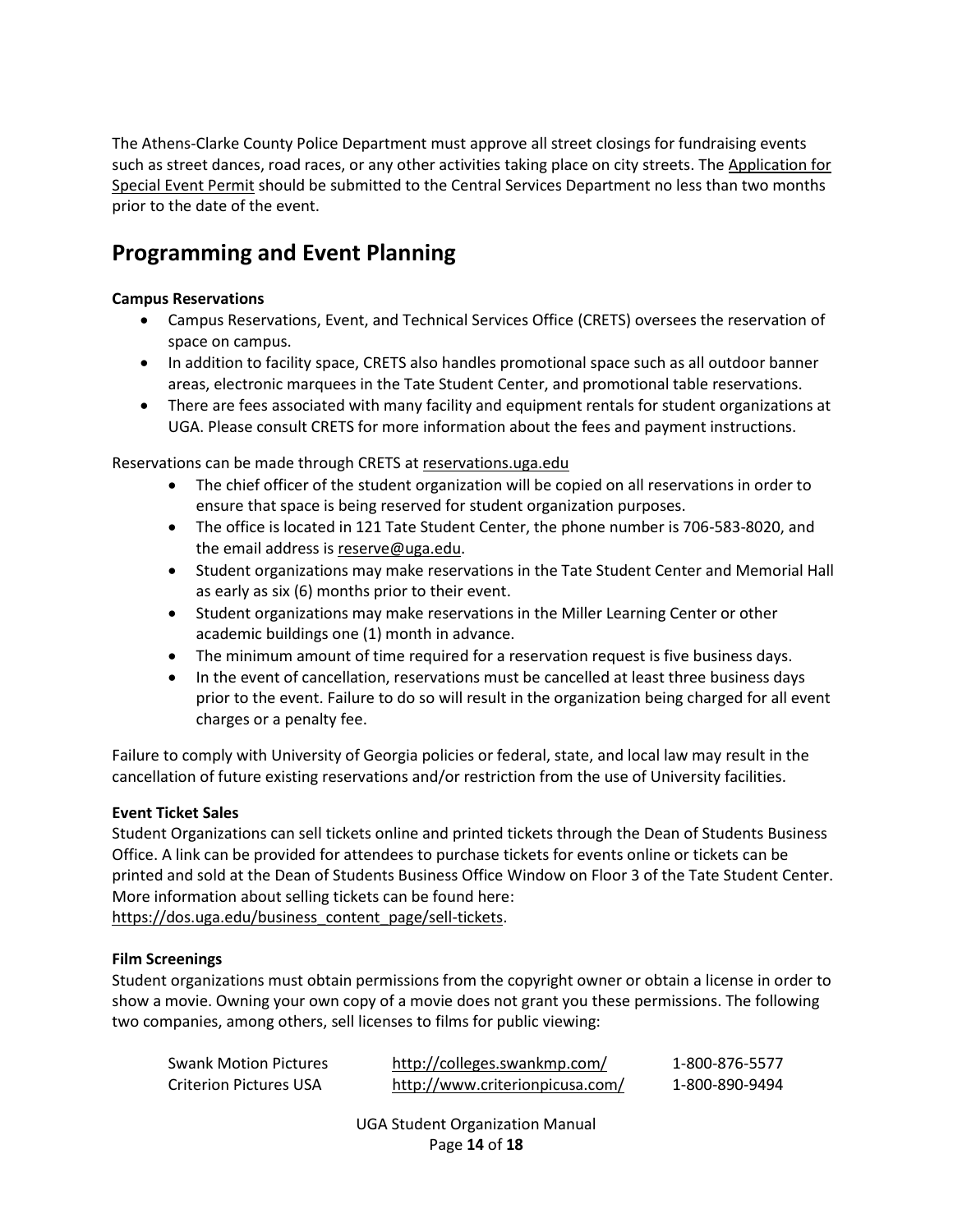Purchasing a license allows your student organization to show the film. Costs can range from \$300- \$1,100. Failure to purchase a license or otherwise secure copyright permission before showing a film could result in the student organization violating federal copyright law and could impact your status as a registered student organization.

#### **Hosting a 5K Race**

The University of Georgia and the Ramsey Student Center have an approved 5K course that registered student organizations are permitted to utilize. A student organization may request permission to use the course by contacting the staff at the Ramsey Student Center.

- Please review the [5k Road Race Course Policies](https://recsports.uga.edu/content_page/5k-road-race-course-policies) prior to completing the [5K Request Form,](https://recsports.uga.edu/content_page/5k-road-race-course-request) provided through Ramsey Student Center.
- If you are planning to use additional space outside of the 5K route, the space you are looking to use must be reserved through CRETS.
- Additionally, if your student organization plans to charge an entry fee in order to participate in the 5K race, you must receive fundraising approval from Engagement, Leadership, and Service.
- The Athens-Clarke County Police Department must approve all street closings for fundraising events such as street dances, road races, or any other activities taking place on city streets. The [Application for Special Event Permit](https://www.athensclarkecounty.com/DocumentCenter/View/37463) should be submitted to the Central Services Department no less than two months prior to the date of the event.

## **Policy for Programs and Activities Serving Minors**

The University of Georgia is committed to providing a safe and healthy environment for all who participate in programs and activities on campus or otherwise affiliated with the University. This policy recognizes the special duty of care and supervision when working with minors and sets forth operational requirements to enhance the protection of minors.

The Policy [for Programs and Activities Serving Minors](https://programsforminors.uga.edu/policy) applies broadly to all programs/activities serving one or more minors, including those offered by the University's student organizations at a University facility or sponsored by University student organizations at other locations.

Programs/activities serving minors must be registered within sufficient time to meet the requirements of this policy, which is normally not less than 60 days before the program/activity's start date. Programs/activities must be registered annually. To register a program or activity, please complete the [Program/Activity Registration Form.](https://programsforminors.uga.edu/program-registration)

Violators of this policy will be held accountable for their actions under the program/activity's code of conduct, University policy, and applicable law. Sanctions for violations may include, but are not limited to, suspension of University funding, non-renewal or termination of the program/activity, suspension, dismissal, or termination of University employment or program/activity staff status, or removal or barring from University facilities. Questions with regard to this policy should be directed to (706) 542 7255 or [programsforminors@uga.edu.](mailto:programsforminors@uga.edu)

#### **Freedom of Expression**

No rights are more highly regarded at the University of Georgia than the First Amendment guarantees of freedom of speech, freedom of expression, and the right to assemble peaceably. Such opportunities

> UGA Student Organization Manual Page **15** of **18**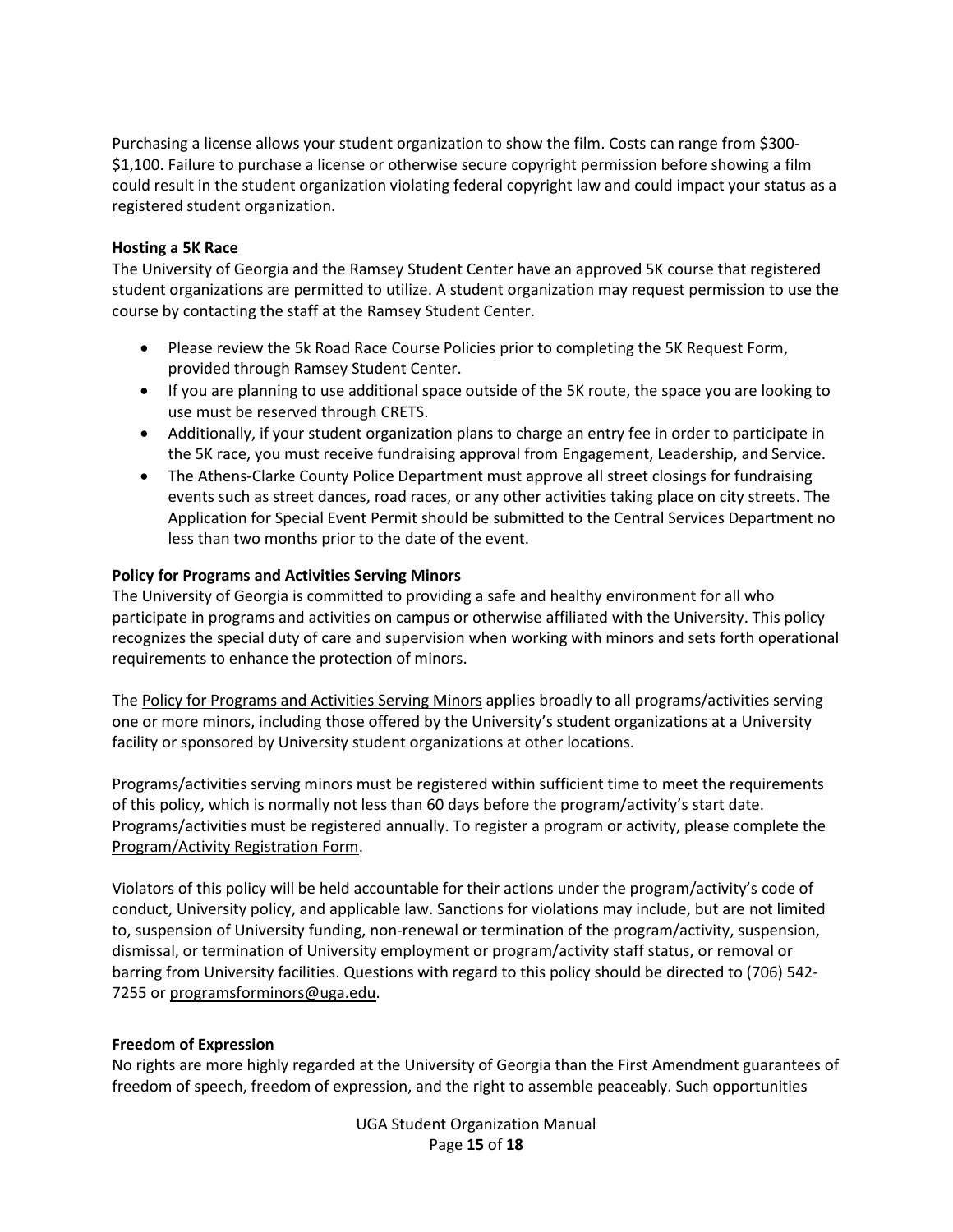must be provided on an equal basis and adhere to the basic principle that the University is neutral to the content and viewpoint of any expression. In order to achieve this objective, while at the same time ensuring that the University fulfills its educational mission, the University may regulate the time, place, and manner of expression as outlined in the Freedom of Expression Policy. These regulations are intended to facilitate expressive activity protected by the First Amendment, while avoiding undue disruption of University activities, protecting and preserving University property, and providing a safe campus environment for all members of the University community and for individuals engaged in expressive activity. For more information, please review the [Freedom of Expression Policy.](http://dos.uga.edu/content_page/freedom-of-expression-policy)

# **Advertising and Publicity**

# **University Trademarks**

Registered student organizations are permitted to use some images, logos, words and phrases, and marks of the University with approval. The Trademarks Policy can be found here: [https://mc.uga.edu/policy/trademark.](https://mc.uga.edu/policy/trademark)

Steps for seeking approval for usage of a UGA logo or trademark can be found here: [https://pr.studentaffairs.uga.edu/content\\_page/using-logos.](https://pr.studentaffairs.uga.edu/content_page/using-logos)

The University of Georgia Logo and Trademark policy serves to protect the visual representation of the character of the University. The logo system and associated policies give the University a consistent visual image that makes it easy for many audiences to recognize the University and to clearly identify specific policies associated with the University.

For more specific information and the official University policy regarding logos and trademarks, please see the [Trademark Policy.](https://mc.uga.edu/policy/trademark) If you have questions regarding commercial co-sponsoring or advertising, contact the Division of Marketing & Communications at 706-542-8090.

# **Posting Flyers**

Flyers Requirements and Regulations:

- Tate Student Center and Memorial Hall:
	- $\circ$  Up to six 11x17 posters may be submitted from any registered student organization.
	- o Poster or flyers posted in the Tate Student Center and Memorial hall must be approved by the information desk or information desk supervisor. The information desk has the right to deny any flyers, ads, brochures, etc.
		- All posters in these buildings will be posted by employees.
		- Any posters that are posted without the approval of the information desk will be removed and discarded. Brochures or pamphlets may also be submitted to the information desk to be placed in brochure racks.
	- o Poster-sized advertisements may be placed in glass display cases as space permits.
- Interior bulletin boards: Interior bulletin boards are subject to the approval of the department overseeing the bulletin board. Boards that are specified for use by certain groups or departments are not available for general posting. Check with the department office of each building for poster approval.
- Exterior bulletin boards: Exterior bulletin boards are located at various locations around campus. Some boards may have names of campus groups on them that reserve that board for

UGA Student Organization Manual Page **16** of **18**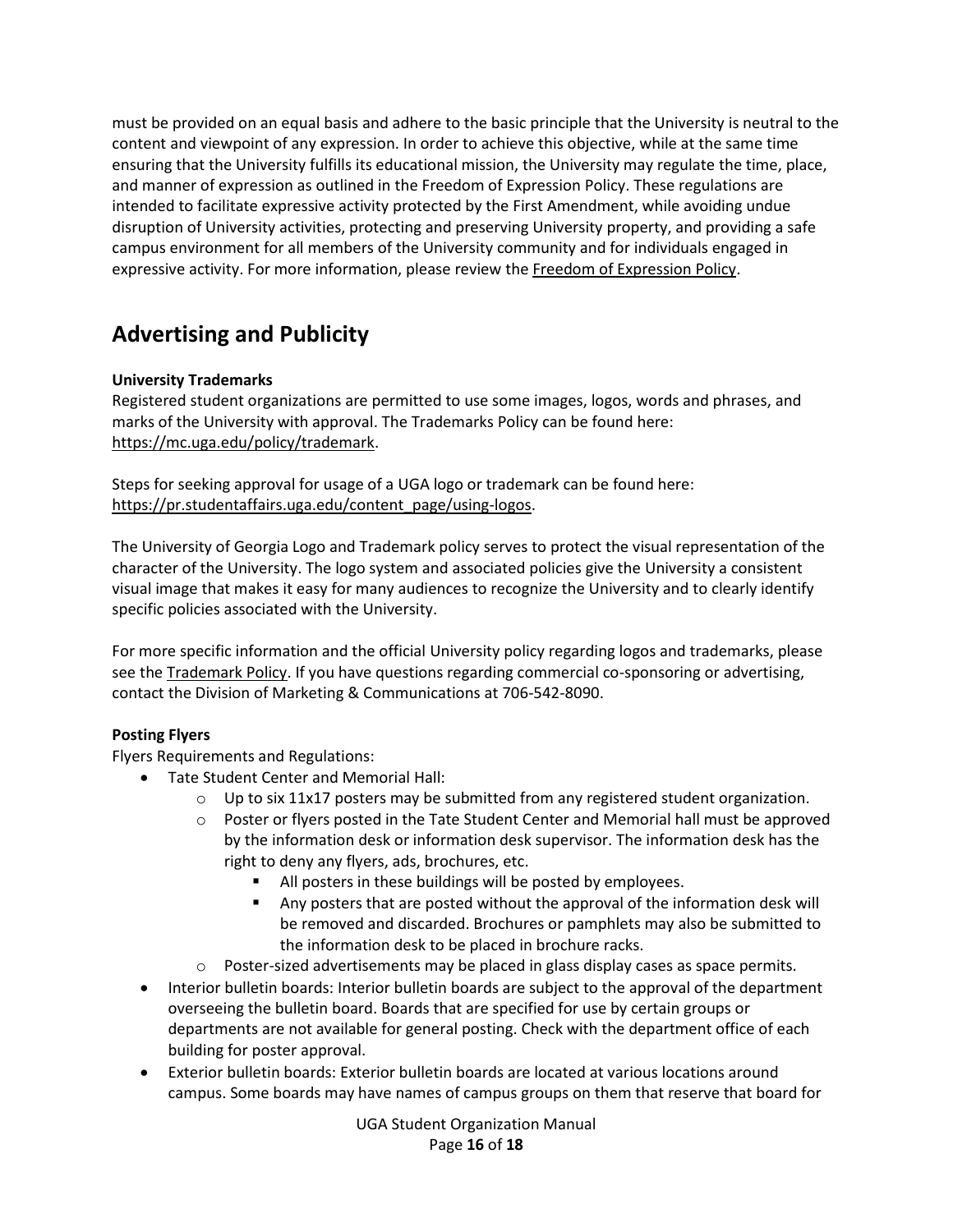that. No advertisements may be placed on banner boards in front of the Tate Student Center, Memorial Hall, or Physics building without a reservation.

- Residence halls: Student organizations may submit up to 55 copies of a flyer to the University Housing office for posting in the residence halls.
	- o Please drop off flyers two weeks in advance to ensure their hanging.
	- o Any unapproved signs found posted in the UGA residence halls will be removed.
- Nothing may be posted on any surface that is a not an approved bulletin board. Anything posted in these areas will be immediately removed. Organizations that violate this policy can be subject to fines and/or sanctions. This includes, but not limited to, the following:
	- o Bus shelters
	- o Trashcans
	- o Walls
	- o Railings
	- o Bathroom stalls
	- o Benches
	- o Light posts
	- o Staircases
	- o Windows
	- o Doors
	- o Newspaper boxes
	- o Cars/windshields

## **Banners**

Student organizations can make reservations requests for Tate Student Center promotional spaces through [CRETS.](https://tate.uga.edu/campus-reservations/) Four banner spaces are available for weekly rentals in the Tate Breezeway, located between the Tate Student Center and the University Bookstore. Two banner spaces are available for weekly rentals on the bridge between the Tate Student Center and the Miller Learning Center. Ten wooden banner board spaces are available for rental in various locations around the Tate Student Center, Memorial Hall, and the Physics Building.

# **Bus Cards**

All bus card requests are handled through Print and Copy Services. All bus cards must advertise an event sponsored by a registered student organization. The name of the sponsoring organization must appear on each poster. Print and Copy Services reserves the right to deny any bus card (based on a contentneutral approach). All bus cards will be posted by employees of Print and Copy Services. For more information, review the [Print and Copy Services](https://tate.uga.edu/print-and-copy/) or call 706-542-8493.

# **No Chalking**

To prevent defacing of University property, the use of chalk to write messages, advertisements, etc. is prohibited at the University of Georgia. Any organization identified as having used chalk on the sidewalks, plaza, walls, etc. of University facilities and adjacent areas will be assessed an appropriate clean-up charge and may face organizational sanctions.

# **Lawn Signs**

The use of temporary signage on campus grounds is not permitted by student organizations. For more information, contact the [UGA Facilities Management Division](https://www.fmd.uga.edu/) at 706-542-7530.

#### **Bulk Mailings**

UGA Student Organization Manual Page **17** of **18**